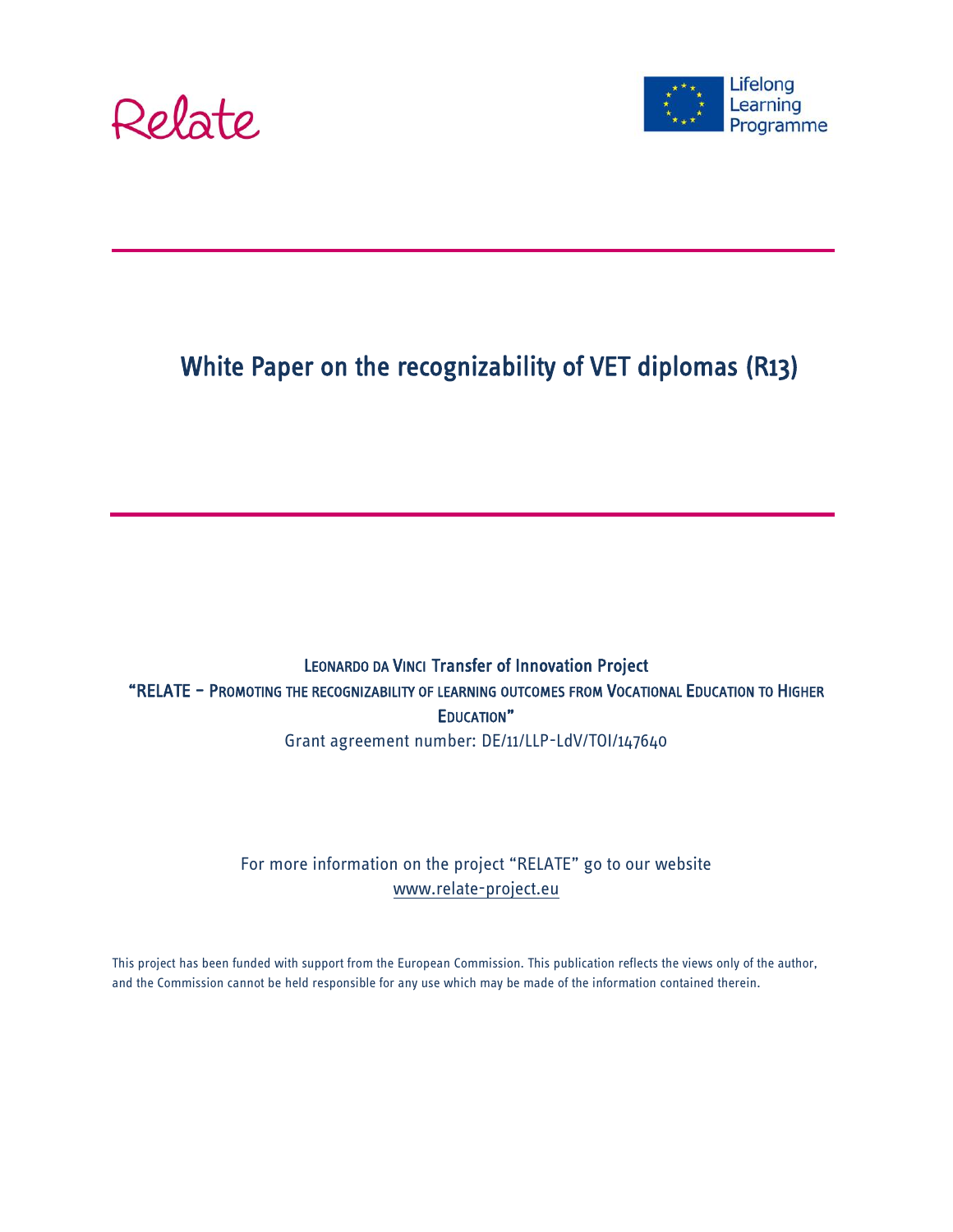



## **Introduction**

Recognition of prior learning (RPL) helps individuals to assess their competences, to facilitate the continuation of studies and to provide information on learning-promotion. The identification, recognition and validation of prior learning opens opportunity for further studies. This in turn improves the quality of the workforces and the chances for employability of graduates. Furthermore, a well-functioning RPL enhances the educational system.

RPL procedures have started at European universities of applied sciences, but there is not a unified way for validation of prior learning and the evaluation can be context-sensitive. Educators, students or employers do not always have the same understanding about the RPL concepts and thereby it may seem difficult to be fully understand or its benefits considered questionable. There is a need to clarify RPL in a way in which the fluency and equity of the process can be easily determined and implemented.

There is a common European need to clarify the RPL process and foster more the understanding, that competence, not merely studying, is the base for the recognition. In the Recognition of Prior Learning (Relate) project, the participants (three universities and three vocational colleges in Germany, Estonia and Finland) collected data about current national RPL processes and practices. They developed new methods and described possibilities to enhance RPL. These good practices and innovations are here summarized to help administrators, HE and VET teachers, other staff members and students in European countries to create their personal and effective learning pathways.

# 2 Benefits of RPL

Though the introduction of RPL requires a change of organisation and thinking in the higher educational system, by the students and by the employers, it offers different benefits to all parties involved in the system:

### **Students**

- encourages pursuit of formal education
- eliminates duplication of learning
- increases access
- may reduce the cost of VET
- may shorten the time to complete a VET program
- increases self-esteem and self-confidence
- validates learning outcomes gained through work and life experience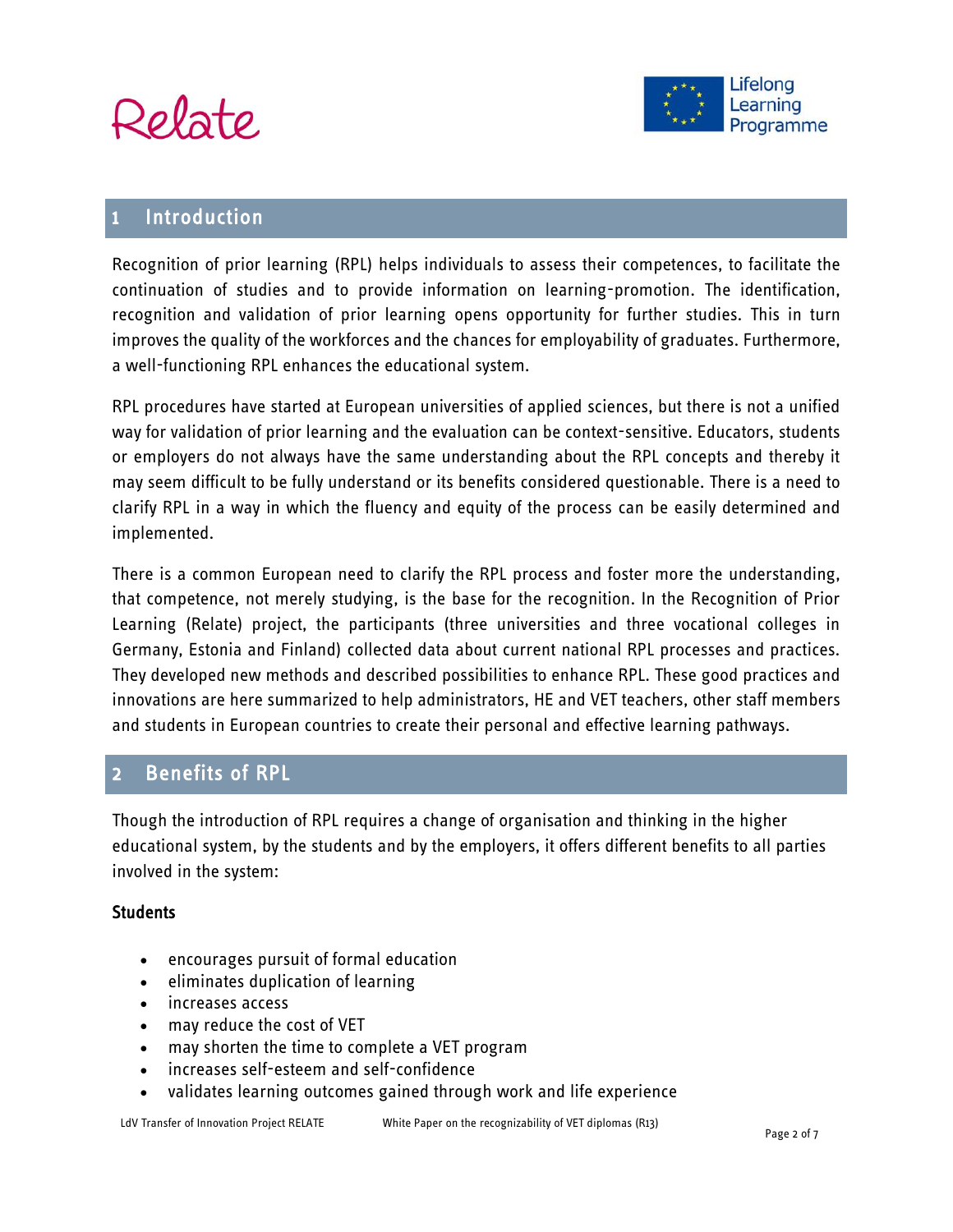



- identifies program areas requiring further studies
- assists with career development and education planning

Higher education institutions

- increases institutional efficiency by avoiding the need for unnecessary training
- increases student recruitment and retention
- helps to ensure a certain degree of flexibility and responsiveness to changes and challenges of the labour market according to the lifelong learning approach
- allows for more appropriate learner placement in programs
- increases accessibility for a broad range of learners
- provides an important service for business, community and industry

Workplace and society...

- recognizes lifelong learning and the need for a productive and capable workforce
- encourages workplace partnerships with educational institutions

# 3 Ways of RPL

In general, there are three different ways for the recognition of prior learning, the blanked RPL, the individual RPL by paper and the individual RPL by examination or testing. The three ways can be combined also, but have certain advantages and disadvantages:

- Blanked RPL: here the competences of a certain VET-education are compared with the competences, which are part of a certain study-programme. Competences, which are similar, may be recognised for all holders of the VET-diploma, who apply to the specific studyprogramme. Once the comparison of competences is done, it is very easy to recognise them and can be applied for many students at once. On the other side, this is only working with programmes, which have been compared and it does not take into account the individual competences, learning outcomes and specific interests (for example a scientific approach).
- Paper-based Individual RPL: here the applicant has to hand in documents, which prove the previous learning, such as transcript of records, describing what he or she has learned in the previous education. This description will be compared with the content of the studyprogramme individually and lead to the recognition of all competences, which are equal. This requires more paper work by both applicants and the institutions, assuring the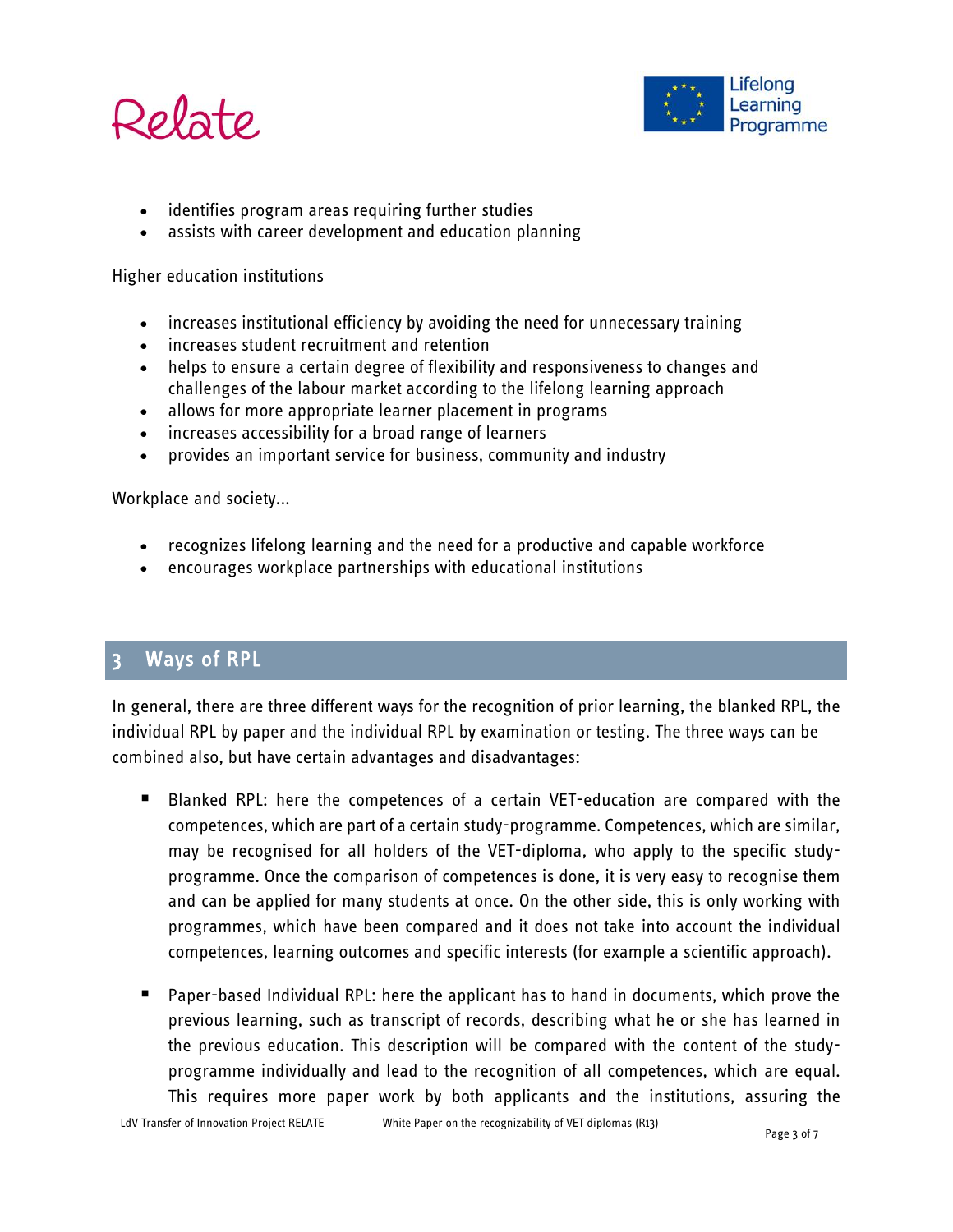

individual recognition of singular programmes. The decision is made also on the base of the certificate whereas individual competences, learning outcomes and interests are not taken into account.

 Individual RPL by examination or test: In this third way, the competences of the applicants are confirmed by a written or oral examination, or in a simulation. The advantage of this way is that the actual competences can be proved, not depending on a certificate. This helps on one side, to find out which competences still remain after the certificate was achieved or even to acknowledge competences, which have been learned in an informal way, i.e. learning by doing. This is the most reliable, but also expensive way of recognition.

All these methods are used by European higher education institutions and by the partners of this project; in some cases also a combination of blanked or paper-based RPL with forms of examination is possible, even though at the moment no scientific research on the effects of these methods has been produced.

# 4 Challenges of RPL

The discussion about RPL in Europe has started in the 1990s and the topic is well known by experts of education in all the states, but there are differences how it is carried out in the national educational system. Nearly all European countries have law and regulations, which give opportunity to RPL, but in some countries it is already well known by all members of the educational system and most of the learners (for example in Estonia) and in other countries only a group of experts and some students are informed about RPL (as in Germany). Especially employers are not well informed about the opportunities of RPL and they would have the chance to encourage the employees to any further learning. Thus the first challenge to RPL consists in spreading the idea and the knowledge of RPL to more experts, employers and students in Europe, especially on the regional and local level.

Secondly we found out great differences in the organisation of RPL in the institutions of higher education. While some have well-structured processes, offices and counselling-staff, in others the recognition is an unstructured additional task of administrative and academic staff and thus not emphasised as much as possible. Also the process differs between the countries and even between single organisations, thus it is very complicate for students to understand what they have to do. The second challenge is the development of a clear and structured process at all higher education institutions.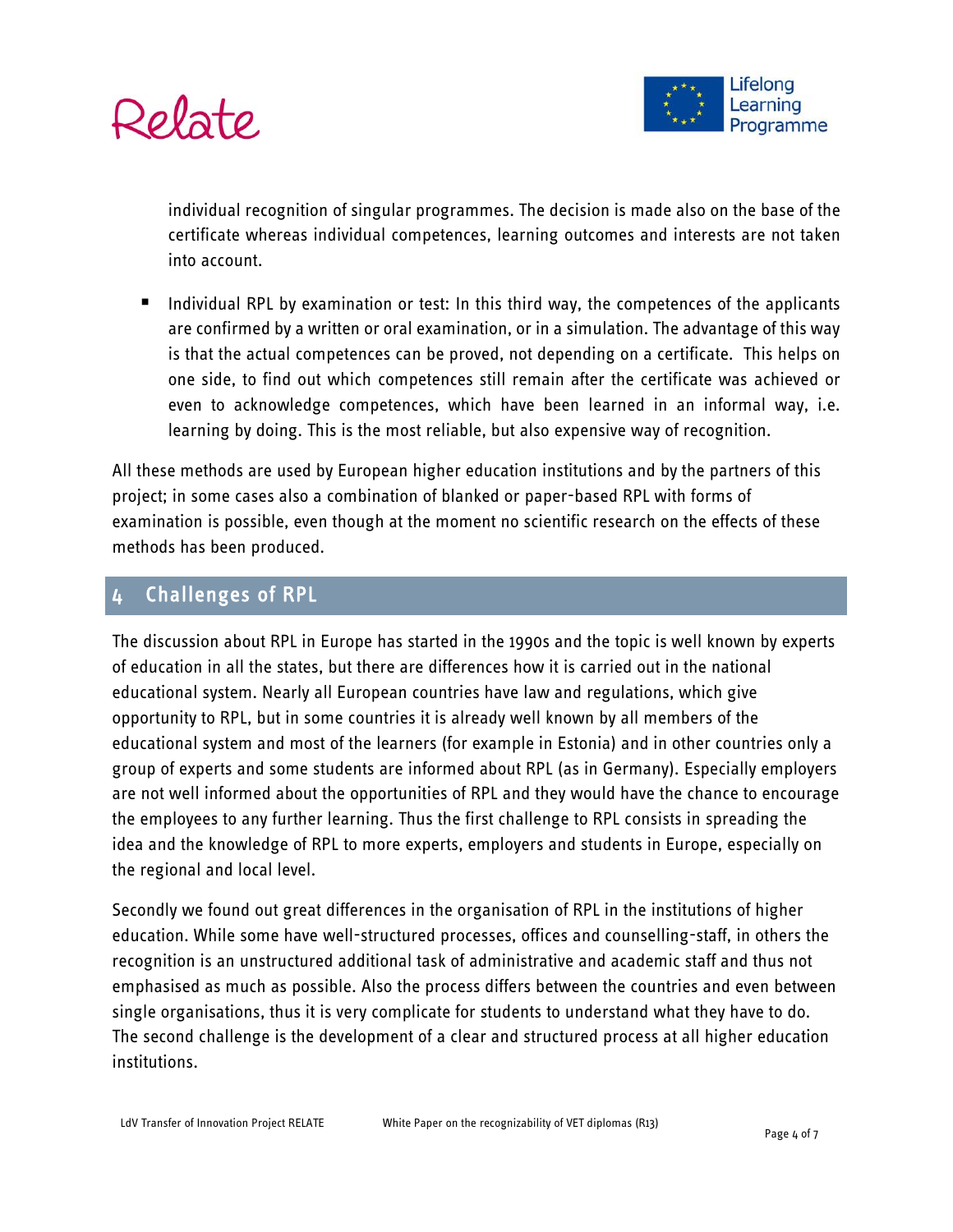



The third challenge is the ongoing financing of the idea of RPL. In all countries, the development of RPL is supported by national or European project funding; now it would be important to include the costs of RPL in the general financing system. RPL-offices should be part of any higher education institution such as regular student-offices and RPL could also be part of the indicatorbased financing.

## 5 What we suggest to do

The next steps for the promotion of the recognisability of learning outcomes from VET to HE are addressed to stakeholders on different levels:

### 1. Political level:

- Though RPL is well known in the European context, it is important to develop more clear and unified understanding.
- National offices for RPL should coordinate the process in each country and establish international cooperation.
- On national level, RPL should become a part of the regular system of financing in higher education (indicator systems).
- Still a national and international campaign about the advantages of RPL should raise the awareness.
- Further research on the effects of different forms of RPL and development of a clear structure should be conducted.

#### 2. Regional stakeholder

- On the regional level, the information about RPL should be intensified among stakeholders like job centres and chambers of commerce.
- All institutions, which have candidates for RPL should be included in the process: Schools, VET-Institutions and companies.
- A clear understanding of RPL should be promoted with regards to the value of lifelong learning and the process which to lead to it.

#### 3. Institutional level

**IF** In the institutions of higher education, clear processes and responsibilities should be established, a contact person or office is fundamental.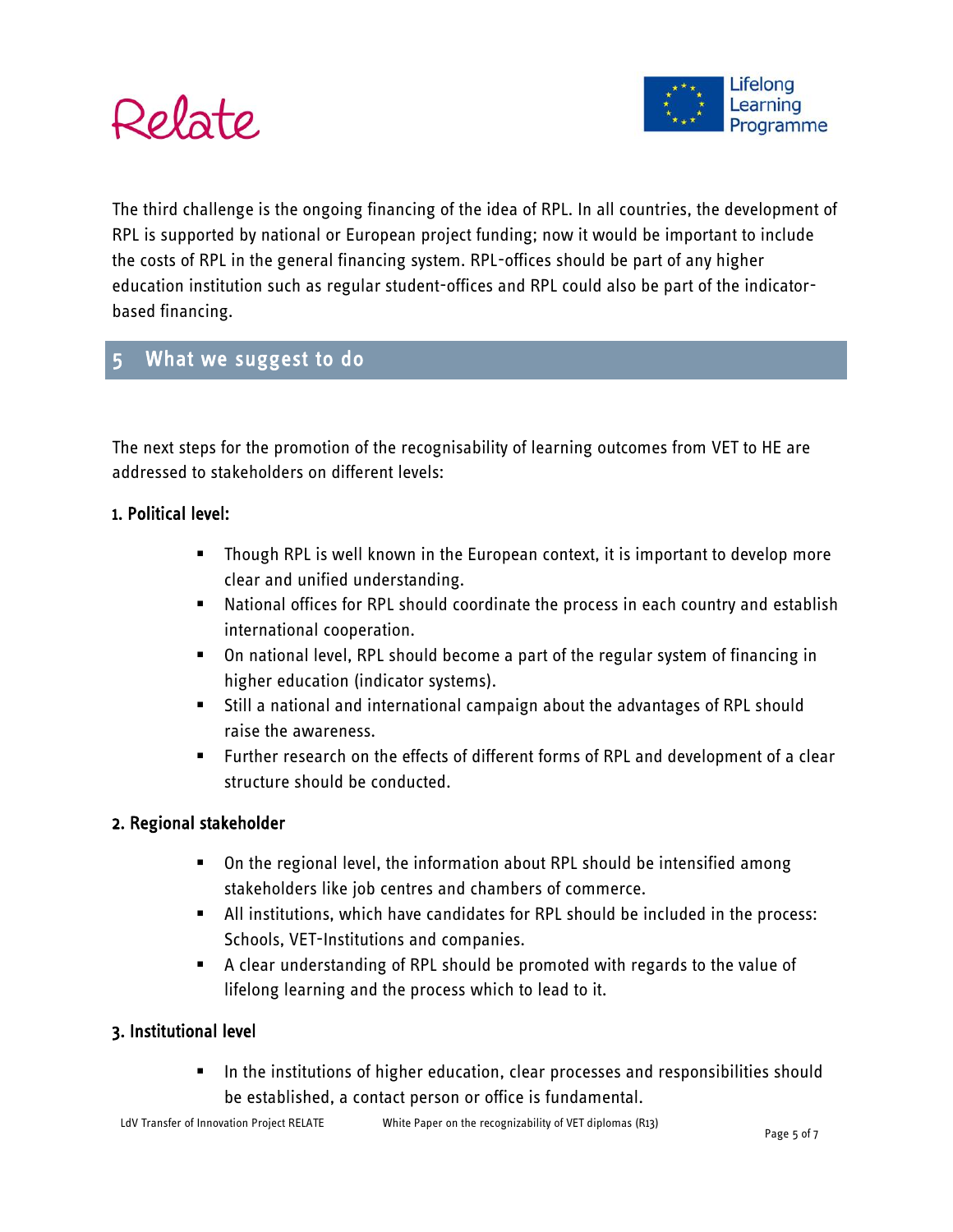



- **The process of RPL should be clearly described on website and there should be** information-material.
- All members of the academic staff should be informed about the process of RPL and its consequences on teaching and learning programs, i.e. the requirements for students with different personal and educational background.

# 6 Conclusions

The idea of RPL is well developed in Europe and well known by experts of higher education. Now it should be transferred to a wider range of educational institutions and become a common idea and an opportunity for all European citizens. The RELATE project has created clear steps toward this goal and produced results which can be downloaded from the project webpage or from the European project platform.